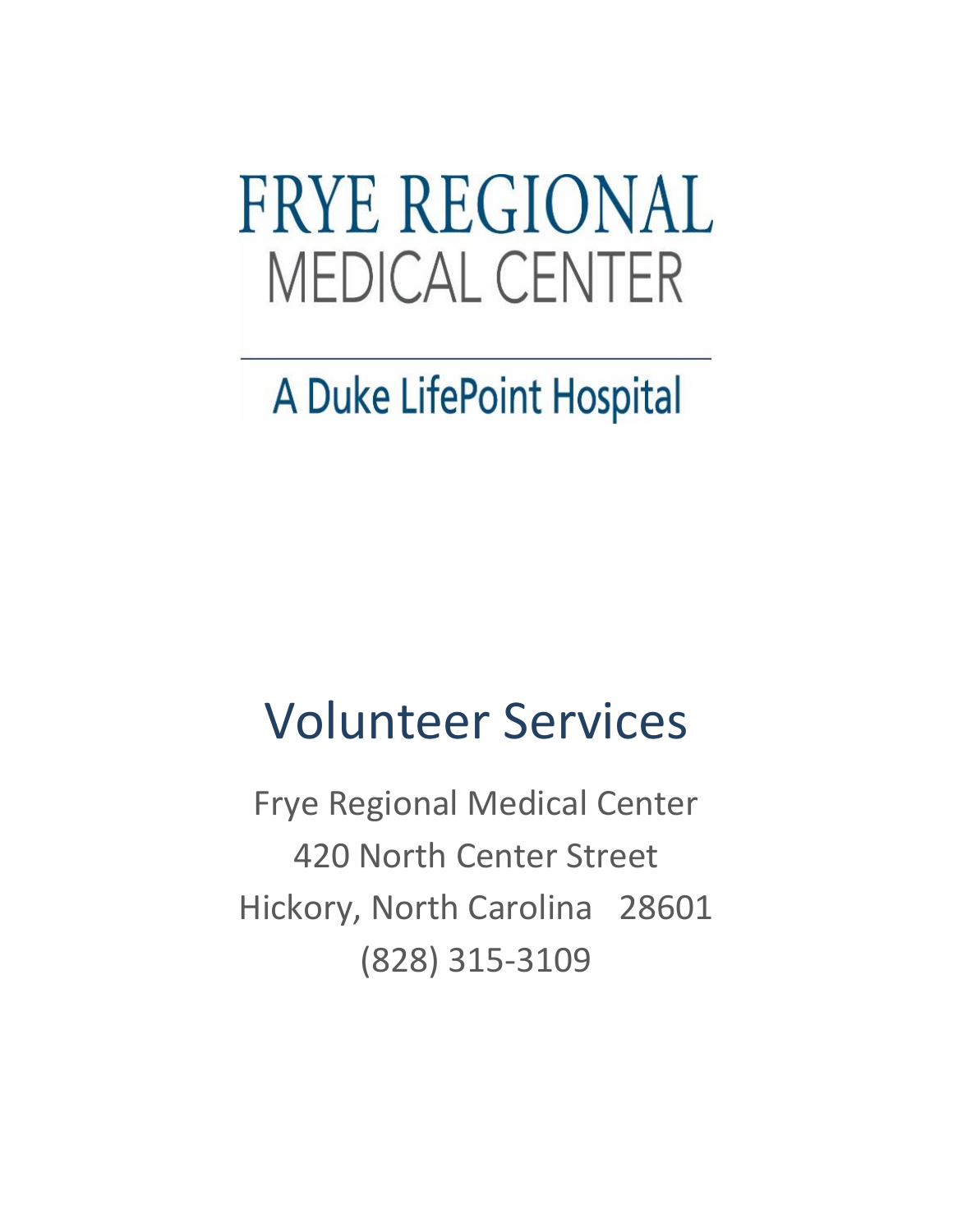### FRYE REGIONAL **MEDICAL CENTER**

#### **FOR OFFICE USE ONLY**

| <b>BACKGROUND √</b>     |                           |
|-------------------------|---------------------------|
| <b>BADGE MADE</b>       | $\mathbf{1}$ $\mathbf{1}$ |
| UNIFORM                 |                           |
| <b>ORIENTATION DATE</b> |                           |
|                         |                           |

### A Duke LifePoint Hospital

#### **VOLUNTEER APPLICATION**

| (LAST)                                                                                              | (FIRST) | (MIDDLE) |
|-----------------------------------------------------------------------------------------------------|---------|----------|
|                                                                                                     |         |          |
|                                                                                                     |         |          |
|                                                                                                     |         |          |
|                                                                                                     |         |          |
|                                                                                                     |         |          |
| IN CASE OF EMERGENCY NOTIFY:                                                                        |         |          |
|                                                                                                     |         |          |
|                                                                                                     |         |          |
|                                                                                                     |         |          |
|                                                                                                     |         |          |
| <b>PREVIOUS WORK EXPERIENCE:</b>                                                                    |         |          |
|                                                                                                     |         |          |
|                                                                                                     |         |          |
|                                                                                                     |         |          |
| HAVE YOU EVER BEEN EMPLOYEED AT F.R.M.C. _____________ IF SO, WHEN? _______________________________ |         |          |
| DO YOU HAVE ANY RELATIVES OR CLOSE ACQUAINTANCES AT F.R.M.C.                                        |         |          |
| IF YES, PLEASE LIST NAME(S) AND RELATIONSHIP(S):                                                    |         |          |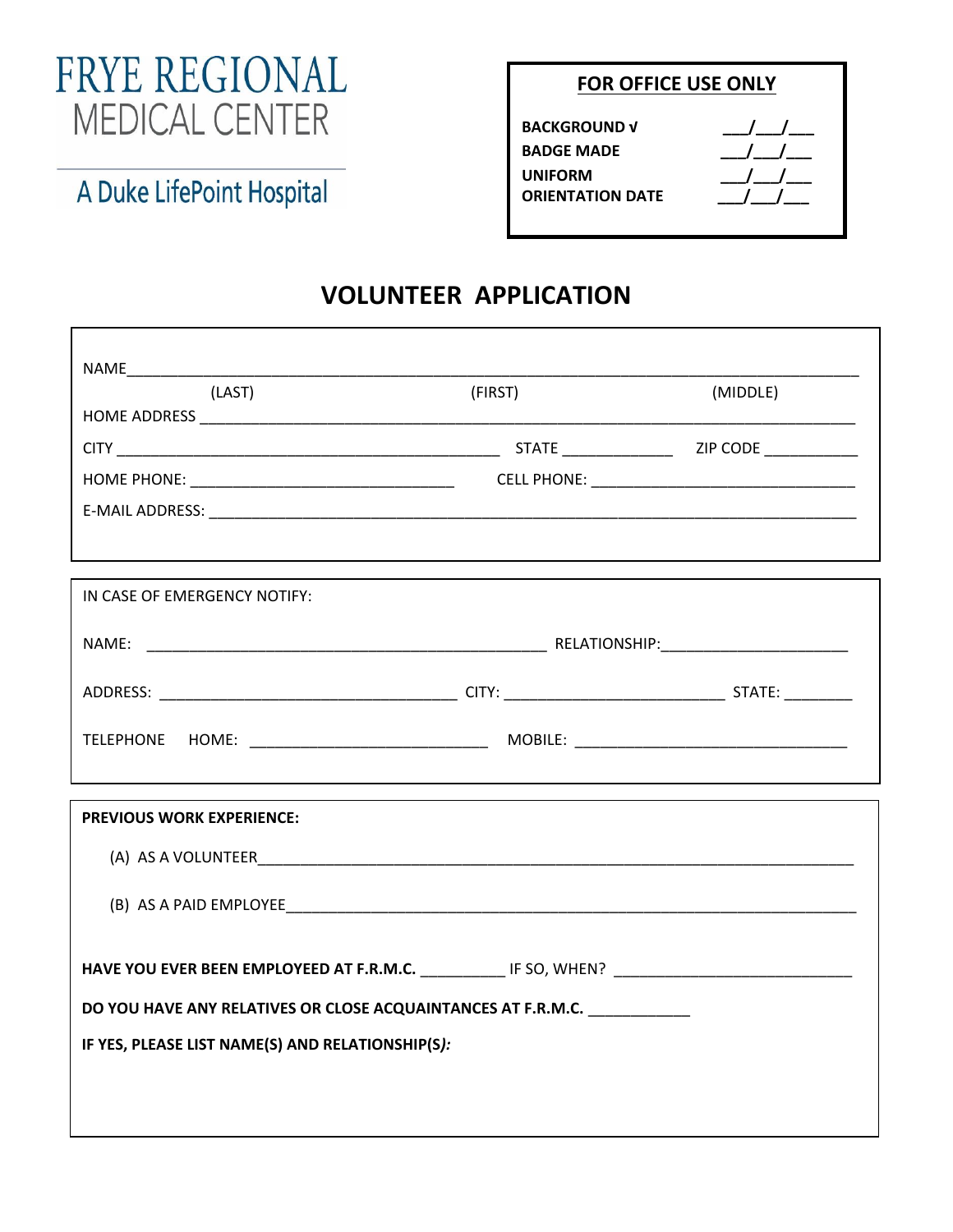| HOW DID YOU HEAR ABOUT OUR VOLUNTEER PROGRAM?                                                      |  |  |  |  |
|----------------------------------------------------------------------------------------------------|--|--|--|--|
|                                                                                                    |  |  |  |  |
| WHAT ARE YOUR REASON'S FOR WANTING TO BECOME A VOLUNTEER AT FRYE REGIONAL MEDICAL CENTER?          |  |  |  |  |
|                                                                                                    |  |  |  |  |
|                                                                                                    |  |  |  |  |
|                                                                                                    |  |  |  |  |
|                                                                                                    |  |  |  |  |
|                                                                                                    |  |  |  |  |
|                                                                                                    |  |  |  |  |
| <b>INTEREST/SKILLS: PLEASE INDICATE WITH A CHECK MARK WHICH YOU WOULD BE WILLING TO SHARE AS A</b> |  |  |  |  |
| VOLUNTEER HERE. (THE ITEMS LISTED BELOW ARE NOT SERVICE AREAS, BUT HELP PROVIDE US WITH            |  |  |  |  |
| INFORMATION FOR OUR "SKILLS BANK".)                                                                |  |  |  |  |
| <b>CLERICAL SKILLS</b>                                                                             |  |  |  |  |

| П<br>п<br>□           | <b>TYPING</b><br>USE OF COPIER<br><b>MAILINGS</b>                             |             | □<br><b>FILING</b><br>0<br>$\Box$                         | <b>RECORD UPDATING</b><br>ALPHABETIZING          | п<br>□<br>$\Box$ |                                                                                                                                                                             | PHONE RECEPTIONIST<br><b>COMPUTER OPERIATON</b><br><b>CASH REGISTER</b>                                         | □ | OTHER(SPECIFY) |
|-----------------------|-------------------------------------------------------------------------------|-------------|-----------------------------------------------------------|--------------------------------------------------|------------------|-----------------------------------------------------------------------------------------------------------------------------------------------------------------------------|-----------------------------------------------------------------------------------------------------------------|---|----------------|
|                       | <b>COMMUNICATION SKILLS</b>                                                   |             |                                                           |                                                  |                  |                                                                                                                                                                             |                                                                                                                 |   |                |
| □<br>$\Box$<br>□<br>□ | PUBLIC SPEAKING<br><b>PUBLIC RELATIONS</b><br>JOURNALISM<br>OTHER - SPECIFY : |             | 0<br>0<br>$\Box$                                          | <b>PHOTOGRAPHY</b><br>CALIGRAPHY<br><b>SALES</b> |                  | $\Box$<br>$\Box$                                                                                                                                                            | SIGN LANGUAGE – SKILL LEVEL<br>FLUENT IN A FOREIGN LANGUAGE<br>SPECIFY LANGUAGE THE CONTROL OF SPECIFY LANGUAGE |   |                |
|                       | PERSONAL SKILLS TO USE OR TEACH                                               |             |                                                           |                                                  |                  |                                                                                                                                                                             |                                                                                                                 |   |                |
| п<br>□<br>□           | <b>CRAFTS</b><br><b>SEWING</b><br><b>BAKING</b>                               | □<br>□<br>□ | <b>KNITTING</b><br><b>CROCHETING</b><br><b>NEEDLEWORK</b> | П<br>0<br>□                                      |                  | <b>FLORAL ARRANGING</b><br><b>ADDITIONAL SKILLS</b><br><u> 1980 - Jan James James Barbara, político establecente de la propia de la propia de la propia de la propia de</u> |                                                                                                                 |   |                |

| SERVICE AREA AND TIME PREFERENCE |                                                      |  |                  | П                                                             |                               | PREFER NO SET DAY OR TIME - ON AN AS NEED BASIS              |            |   |                  |   |            |                              |            |   |            |
|----------------------------------|------------------------------------------------------|--|------------------|---------------------------------------------------------------|-------------------------------|--------------------------------------------------------------|------------|---|------------------|---|------------|------------------------------|------------|---|------------|
|                                  |                                                      |  | <b>MON</b>       | □                                                             | <b>TUE</b>                    | □                                                            | <b>WED</b> | □ | <b>THU</b>       | □ | <b>FRI</b> |                              | <b>SAT</b> | □ | <b>SUN</b> |
|                                  |                                                      |  |                  |                                                               |                               |                                                              |            |   |                  |   |            |                              |            |   |            |
|                                  |                                                      |  |                  | П                                                             | <b>MORNING</b>                |                                                              | П          |   | <b>AFTERNOON</b> |   | П          | <b>EVENING</b>               |            |   |            |
|                                  | $9:00$ A.M. $-1:00$ P.M.<br>$1:00$ P.M. $-5:00$ P.M. |  |                  |                                                               |                               | 5:00 P.M. $-9:00$ P.M.                                       |            |   |                  |   |            |                              |            |   |            |
|                                  |                                                      |  |                  |                                                               |                               |                                                              |            |   |                  |   |            |                              |            |   |            |
|                                  |                                                      |  |                  |                                                               |                               | <b>SERVICE AREAS (Please check all that are of interest)</b> |            |   |                  |   |            |                              |            |   |            |
|                                  | п                                                    |  | <b>GIFT SHOP</b> |                                                               |                               |                                                              |            |   | п                |   |            | <b>FMFRGFNCY DFPARTMENT</b>  |            |   |            |
|                                  | □                                                    |  |                  | <b>VOLUNTEER DESK - MAIN LOBBY</b><br>PATIFNT CARF ARFAS<br>П |                               |                                                              |            |   |                  |   |            |                              |            |   |            |
|                                  | □<br><b>VOLUNTEER DESK (INTENSIVE CARE)</b>          |  |                  |                                                               | <b>HOSPITALITY HOUSE</b><br>П |                                                              |            |   |                  |   |            |                              |            |   |            |
|                                  | □                                                    |  |                  | <b>VOLUNTEER OFFICE</b>                                       |                               |                                                              |            |   | П                |   |            | <b>MENDED HEARTS PROGRAM</b> |            |   |            |
|                                  |                                                      |  |                  | <b>MENDED HEARTS</b>                                          |                               |                                                              |            |   |                  |   |            |                              |            |   |            |